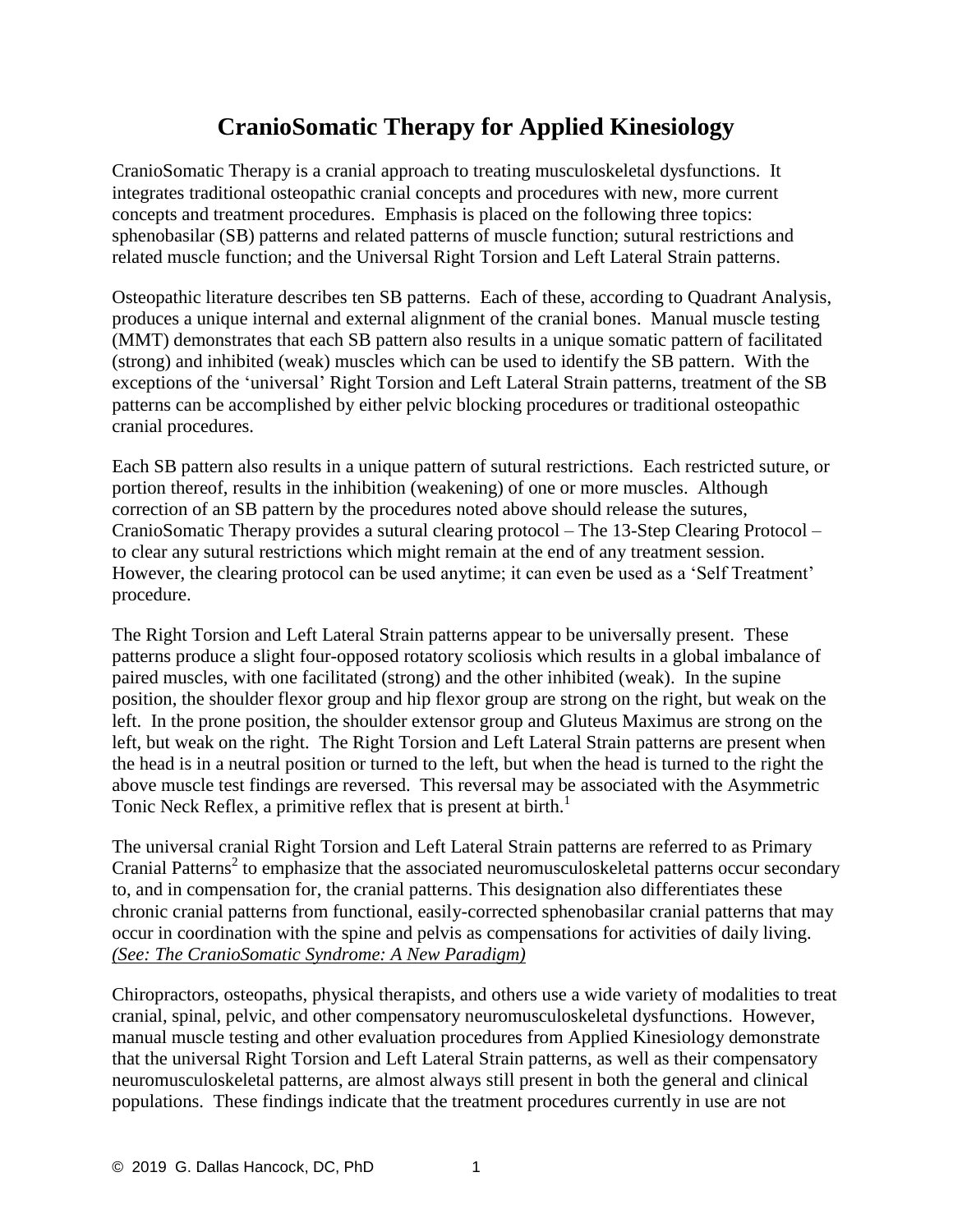effective in releasing these chronic cranial patterns. Note that if the cranial patterns cannot be released, neither can the internal and external cranial faults they produce.

An explanation for the failure of traditional approaches to correct these two universal patterns may have to do with both the extent of the cranial distortions and their chronicity. These cranial patterns can be considered 'pseudo-structural' in the sense that the position and function of the cranial components, and the resulting chronic patterns of musculoskeletal compensation, are both long-standing. Both the cranial and musculoskeletal patterns can be identified in infants.

The resolution of these cranial patterns requires the application of new concepts and special treatment procedures. These include adequate force (a pound or more for some releases), and a handhold capable applying and maintaining the forces needed to release the cranial soft-tissue holding elements and mobilize the osseous cranial structures. The cranial concepts and procedures presented in CranioStructural Integration (CSI), the third workshop in our CranioSomatic Therapy series, quickly and permanently release both the chronic cranial patterns and their associated compensatory musculoskeletal patterns. These treatment procedures can be performed in one or two sessions and do not need to be repeated.

Correction of the universal Right Torsion and Left Lateral Strain patterns, and the elimination of their related neuromusculoskeletal compensations noted above, may be the key to the successful resolution of several difficult-to-resolve conditions or syndromes. These two chronic cranial patterns may be the underlying etiology of De Jarnette's chronic SOT Category 1 (pelvic torsion), Category 2 (weight-bearing sacroiliac dysfunction), and Category 3 (Psoas and Piriformis dysfunctions) described in Sacro Occipital literature.<sup>3,4</sup> A functional short right leg with heel tension and a flaccid right gluteal region (Category 1 indicators) are generally found in the prone position; and positive Arm Fossa tests (Category 2 indicators) are generally found in the supine position. These chronic Category 1 and Category 2 indicators are cleared by the CSI procedures.

The universal Right Torsion and Left Lateral Strain patterns may also be the underlying etiology of the Common Compensatory Pattern (CCP) described by Zink and Lawson<sup>5</sup> in osteopathic literature. The CCP appears to involve both of these chronic patterns. The CCP is described as having a lateral tipping of the sacrum to the right in the coronal plane and a compensatory spinal scoliosis with four opposing curves. The lumbar curve is convex to the right with a right rotation of the lumbar vertebrae. These symptoms are also cleared by the CSI procedures.

Finally, the universal Right Torsion and Left Lateral Strain patterns, and their resulting compensatory neuromusculoskeletal patterns, could explain Willard Carver's concept of 'The Typical'. This pattern is described by Beatty<sup>6</sup> and others<sup>7,8</sup> in chiropractic literature as a right sacroiliac dysfunction with the sacrum tipped and rotated to the right and a four-opposed compensatory rotational scoliosis with the lumbar convexity to the right. The cited authors considered the Typical to be universally present and uncorrectable; Beatty referred to it as the hereditary norm of mankind. The above symptoms are also cleared by the CSI procedures.

See *Workshops & Notable Features* [for descriptions of these workshops and others.](https://www.thecsiinstitute.com/workshops-classes)